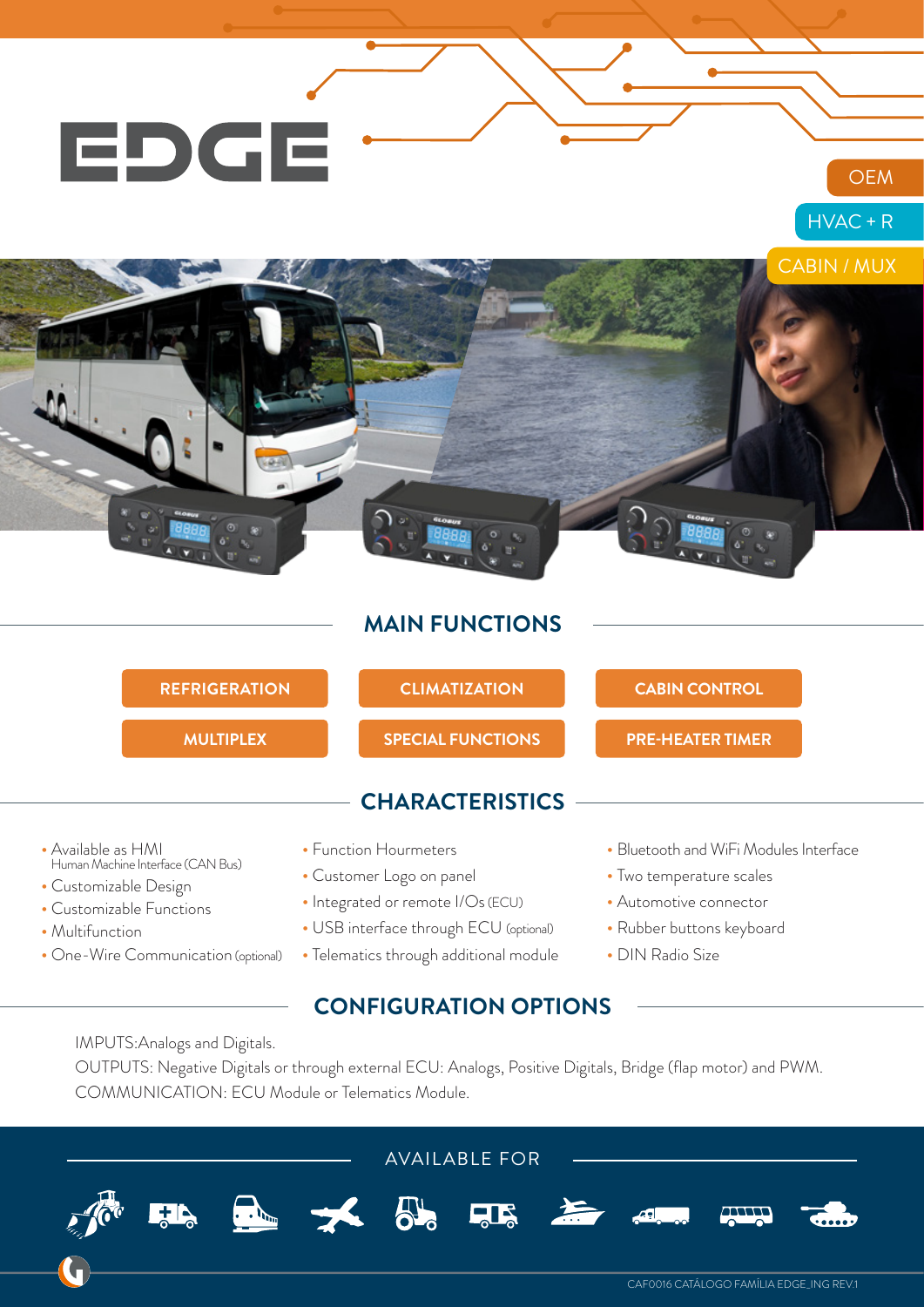









Approximated weight: 250g

#### **CONNECTORS**



MCP 9 cable paths Part Number: 8-968971-1 Terminal - PN: 1-968851-1 Manufacturer: Tyco Electronics



MCP 12 cable paths Part Number: 8-968972-1 Terminal - PN: 1-968851-1 Manufacturer: Tyco Electronics



MCP 15 cable paths Part Number: 8-968973-1 Terminal - PN: 1-968851-1 Manufacturer: Tyco Electronics



MCP 18 cable paths Part Number: 8-968974-1 Terminal - PN: 1-968851-1 Manufacturer: Tyco Electronics

| <b>TECHNICAL DATA</b>        |                                                                              |  |
|------------------------------|------------------------------------------------------------------------------|--|
| OPERATING VOLTAGE            | 12 VDC / 24 VDC                                                              |  |
| <b>VOLTAGE RANGE</b>         | 10 VDC o 30 VDC                                                              |  |
| <b>MAXIMUM VOLTAGE</b>       | 32 VDC during 5min                                                           |  |
| MAXIMUM CURRENT PER OUTPUT   | 500 mA                                                                       |  |
| <b>OUTPUT SHORT-CIRCUIT</b>  | Protected <sup>*</sup>                                                       |  |
| REVERSE POLARITY             | Protected <sup>*</sup>                                                       |  |
| <b>OPERATING TEMPERATURE</b> | -40°C to +85°C /-40°F o +185°F (Extended or normal temperature options)      |  |
| STORAGE TEMPERATURE          | $-40^{\circ}$ C to + 85 $^{\circ}$ C /-40 $^{\circ}$ F to + 185 $^{\circ}$ F |  |
| <b>TEMPERATURE SENSOR</b>    | NTC - For other sensor types please consult with out technical team          |  |
| <b>PROTECTION DEGREE</b>     | IP 54                                                                        |  |
| MAXIMUM CURRENT CONSUMPTION  | 120mA @ 12VDC / 70mA @ 24VDC**                                               |  |
| STANDBY CONSUMPTION          | 60mA @ 12VDC / 40mA @ 24VDC **                                               |  |

\* According to product configuration. \*\* Consumption may vary according to customer specifications. We keep the right to update or change information regarding products without prior notice.

INTERFACE









**NETWORK** 



LOGGER



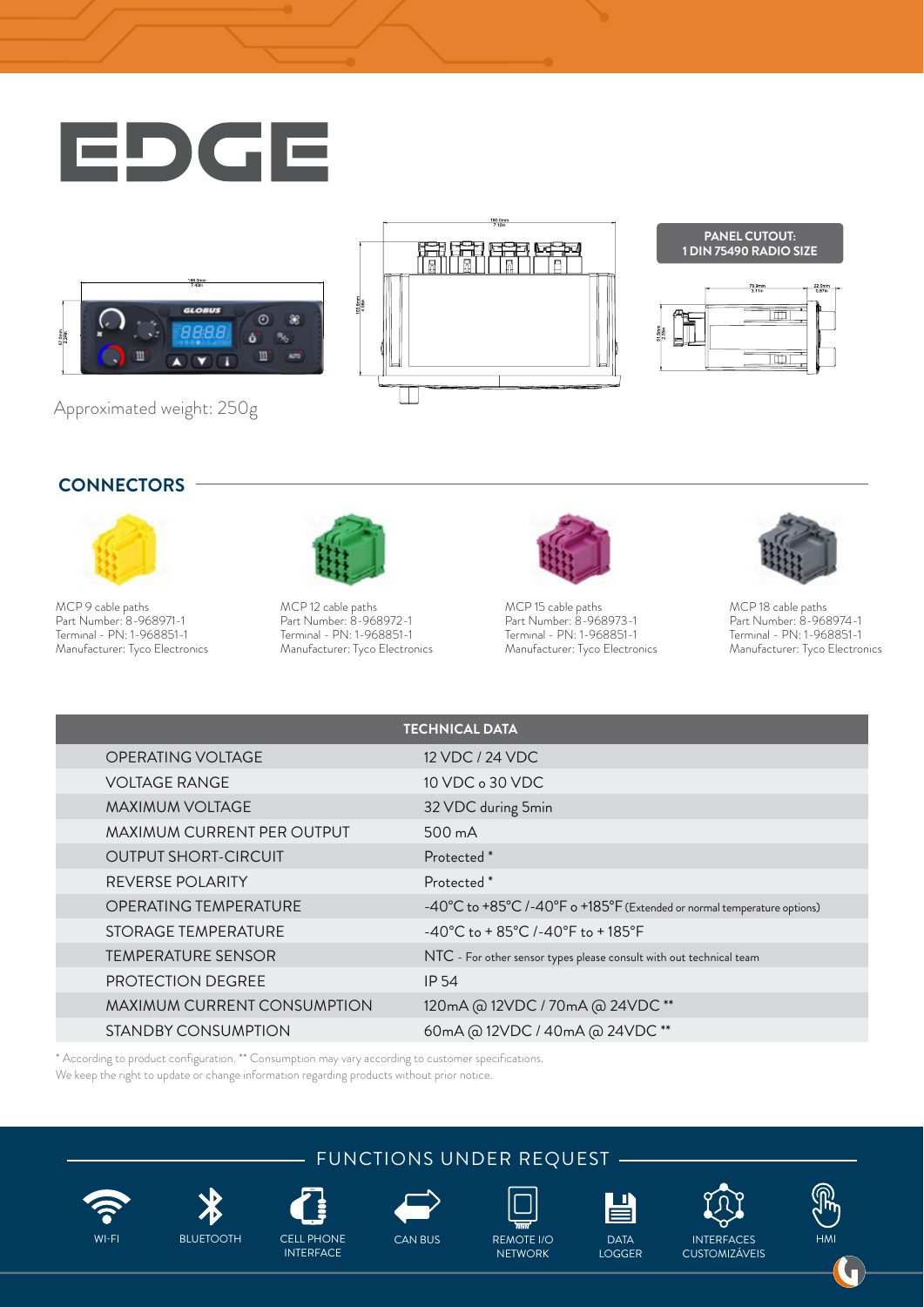

# PRODUCT CONFIGURATION





## Choose the best option for your system

| <b>PIN CN1</b>          |                                     |           | EDGE 2 E 3 KNOBS   POSSIBLE CONFIGURATIONS - HARDWARE 1 |           |                          |
|-------------------------|-------------------------------------|-----------|---------------------------------------------------------|-----------|--------------------------|
| 1                       | <b>ANALOG INPUT</b>                 | <b>OR</b> | <b>DIGITAL INPUT</b>                                    | <b>OR</b> | --                       |
| $\overline{2}$          | <b>GND</b>                          | <b>OR</b> |                                                         | <b>OR</b> | --                       |
| 3                       | <b>ANALOG INPUT</b>                 | OR        | <b>DIGITAL INPUT</b>                                    | OR        |                          |
| $\overline{\mathbf{A}}$ | <b>ANALOG INPUT</b>                 | OR.       | <b>DIGITAL INPUT</b>                                    | OR        | --                       |
| 5                       | <b>DIGITAL OUTPUT NEGATIVE 0.5A</b> | OR        | $\overline{\phantom{a}}$                                | <b>OR</b> | $- -$                    |
| 6                       | <b>DIGITAL OUTPUT NEGATIVE 0.5A</b> | <b>OR</b> | $- -$                                                   | <b>OR</b> | $-$                      |
| 7                       | <b>POWER SUPPLY</b>                 | <b>OR</b> | $\qquad \qquad -$                                       | <b>OR</b> | $-$                      |
| 8                       | <b>GND</b>                          | OR        | $- -$                                                   | OR        | $-$                      |
| 9                       | <b>DIGITAL OUTPUT NEGATIVE 0.5A</b> | <b>OR</b> |                                                         | <b>OR</b> |                          |
| 10                      | <b>VBAT - RTC</b>                   | OR        |                                                         | OR        | $-$                      |
| 11                      | <b>ONE WIRE</b>                     | <b>OR</b> | <b>DIGITAL INPUT</b>                                    | <b>OR</b> | $- -$                    |
| 12                      | <b>DIGITAL OUTPUT NEGATIVE 0.5A</b> | <b>OR</b> |                                                         | <b>OR</b> | $-$                      |
| PIN CN <sub>2</sub>     |                                     |           |                                                         |           |                          |
| 1                       | <b>DIGITAL OUTPUT NEGATIVE 0.5A</b> |           | <b>DIGITAL OUTPUT POSITIVE 0.5A</b>                     |           | <b>BRIDGE H1</b>         |
| $\overline{2}$          | <b>DIGITAL OUTPUT NEGATIVE 0.5A</b> |           | <b>DIGITAL OUTPUT POSITIVE 0.5A</b>                     |           | <b>BRIDGE H4</b>         |
| $\overline{\mathbf{3}}$ | <b>ANALOG INPUT</b>                 |           | <b>DIGITAL INPUT</b>                                    |           | $\overline{\phantom{a}}$ |
| 4                       | <b>DIGITAL OUTPUT NEGATIVE 0.5A</b> |           | <b>DIGITAL OUTPUT POSITIVE 0.5A</b>                     |           | <b>BRIDGE H1</b>         |
| 5                       | <b>DIGITAL OUTPUT NEGATIVE 0.5A</b> |           | <b>DIGITAL OUTPUT POSITIVE 0.5A</b>                     |           | <b>BRIDGE H4</b>         |
| 6                       | <b>GND</b>                          |           |                                                         |           |                          |
| $\overline{7}$          | <b>DIGITAL OUTPUT NEGATIVE 0.5A</b> |           | <b>DIGITAL OUTPUT POSITIVE 0.5A</b>                     |           | <b>BRIDGE H2</b>         |
| 8                       | <b>PWM PUSH PULL</b>                |           |                                                         |           |                          |
| 9                       | <b>ANALOG INPUT</b>                 |           | <b>DIGITAL INPUT</b>                                    |           | $\overline{\phantom{a}}$ |
| 10                      | <b>DIGITAL OUTPUT NEGATIVE 0.5A</b> |           | <b>DIGITAL OUTPUT POSITIVE 0.5A</b>                     |           | <b>BRIDGE H2</b>         |
| 11                      | <b>DIGITAL OUTPUT NEGATIVE 0.5A</b> |           |                                                         |           | $-$                      |
| 12                      | <b>GND</b>                          |           |                                                         |           | $- -$                    |
| 13                      | <b>DIGITAL OUTPUT NEGATIVE 0.5A</b> |           | <b>DIGITAL OUTPUT POSITIVE 0.5A</b>                     |           | <b>BRIDGE H3</b>         |
| 14                      | <b>DIGITAL OUTPUT POSITIVE 0.5A</b> |           |                                                         |           |                          |
| 15                      | <b>ANALOG INPUT</b>                 |           | <b>DIGITAL INPUT</b>                                    |           | $\overline{\phantom{a}}$ |
| 16                      | <b>DIGITAL OUTPUT NEGATIVE 0.5A</b> |           | <b>DIGITAL OUTPUT POSITIVE 0.5A</b>                     |           | <b>BRIDGE H3</b>         |
| 17                      | <b>POWER SUPPLY 5V - TRANSDUCER</b> |           |                                                         |           | $- -$                    |
| 18                      | <b>GND</b>                          |           |                                                         |           |                          |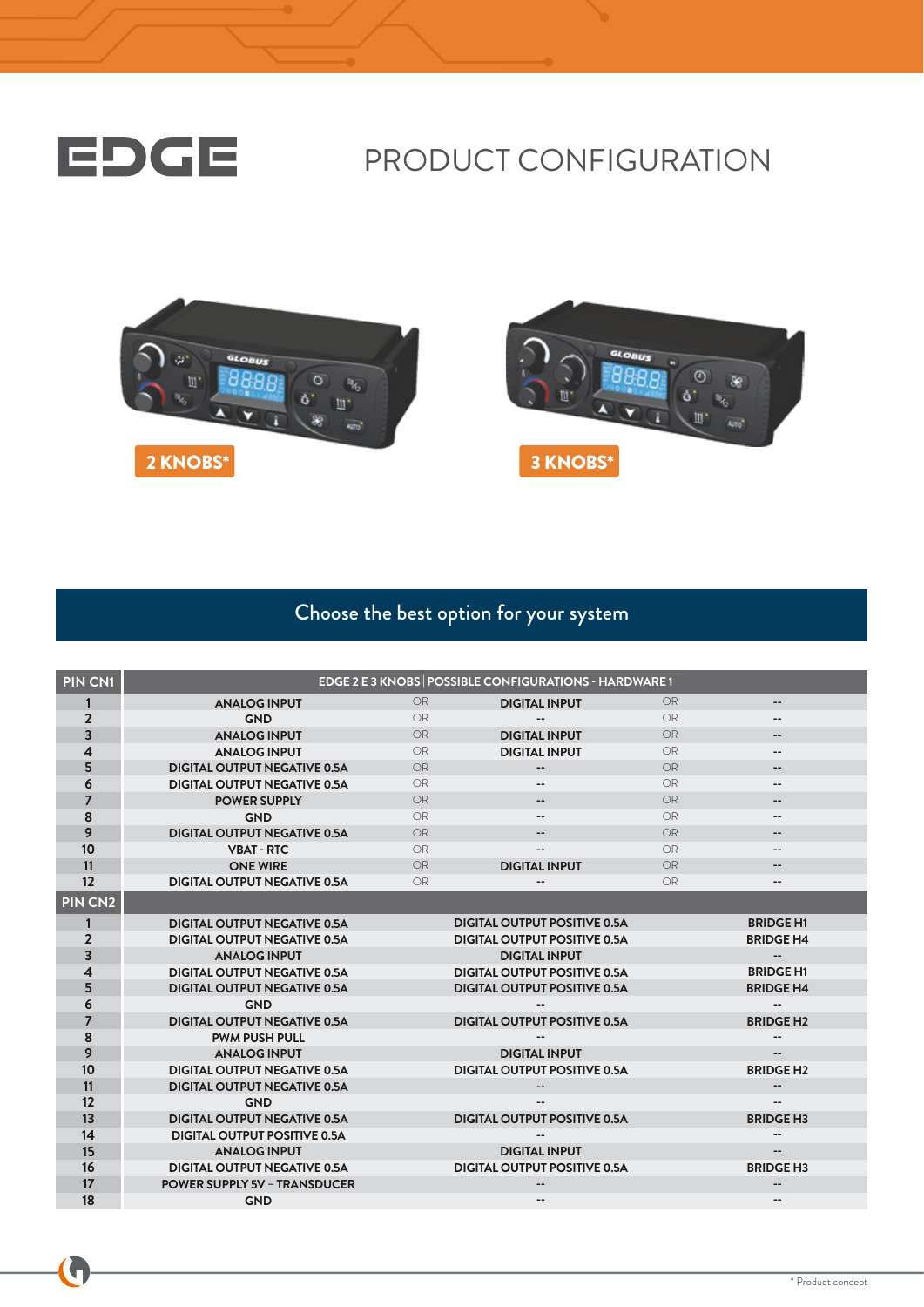

# EDCE: PRODUCT CONFIGURATION



# Choose the best option for your system

| PIN CN1             |                                     | EDGE BOTÕES CAN   POSSIBLE CONFIGURATIONS-HARDWARE 2 |                          |                              |
|---------------------|-------------------------------------|------------------------------------------------------|--------------------------|------------------------------|
|                     | <b>ANALOG INPUT</b>                 | <b>DIGITAL INPUT</b>                                 | --                       |                              |
| $\overline{2}$      | <b>ANALOG INPUT</b>                 | <b>DIGITAL INPUT</b>                                 |                          |                              |
| $\overline{3}$      | <b>CANH</b>                         | $- -$                                                | $- -$                    |                              |
| 4                   | <b>GND</b>                          | --                                                   | $- -$                    |                              |
| 5                   | <b>GND</b>                          |                                                      | $- -$                    |                              |
| 6                   | <b>CANL</b>                         |                                                      |                          |                              |
| $\overline{7}$      | <b>VBAT-RTC</b>                     | $-$                                                  | $- -$                    | --                           |
| 8                   | <b>ANALOG INPUT</b>                 | <b>DIGITAL INPUT</b>                                 | $- -$                    |                              |
| 9                   | <b>ANALOG INPUT</b>                 | <b>DIGITAL INPUT</b>                                 | $- -$                    | --                           |
| PIN CN <sub>2</sub> |                                     |                                                      |                          |                              |
|                     | <b>POWER SUPPLY</b>                 | --                                                   | $-$                      |                              |
| $\overline{2}$      | <b>GND</b>                          |                                                      | $- -$                    |                              |
| 3                   | <b>ANALOG OUTPUT 50mA</b>           | $\qquad \qquad -$                                    | $\overline{\phantom{a}}$ | $\qquad \qquad \blacksquare$ |
| 4                   | <b>POWER SUPPLY</b>                 | $- -$                                                | $\qquad \qquad -$        | --                           |
| 5                   | <b>GND</b>                          |                                                      | --                       |                              |
| 6                   | <b>GND</b>                          | --                                                   | $- -$                    |                              |
| $\overline{7}$      | <b>DIGITAL OUTPUT NEGATIVE 0.5A</b> | <b>DIGITAL OUTPUT POSITIVE 0.5A</b>                  | <b>PWM OUTPUT</b>        | $\qquad \qquad \blacksquare$ |
| 8                   | <b>DIGITAL OUTPUT NEGATIVE 0.5A</b> |                                                      | --                       |                              |
| 9                   | <b>ANALOG OUTPUT 50mA</b>           |                                                      |                          |                              |
| 10                  | <b>DIGITAL OUTPUT NEGATIVE 0.5A</b> | <b>DIGITAL OUTPUT POSITIVE 0.5A</b>                  | <b>PWM OUTPUT</b>        | <b>BRIDGE H1</b>             |
| 11                  | <b>DIGITAL OUTPUT POSITIVE 0.5A</b> |                                                      | $- -$                    |                              |
| 12                  | <b>DIGITAL OUTPUT NEGATIVE 0.5A</b> |                                                      | $\qquad \qquad -$        |                              |
| 13                  | <b>DIGITAL OUTPUT NEGATIVE 0.5A</b> | <b>DIGITAL OUTPUT POSITIVE 0.5A</b>                  | <b>PWM OUTPUT</b>        | <b>BRIDGE H1</b>             |
| 14                  | <b>DIGITAL OUTPUT NEGATIVE 0.5A</b> | <b>DIGITAL OUTPUT POSITIVE 0.5A</b>                  | <b>PWM OUTPUT</b>        |                              |
| 15                  | <b>ANALOG OUTPUT 50mA</b>           |                                                      | $-$                      |                              |